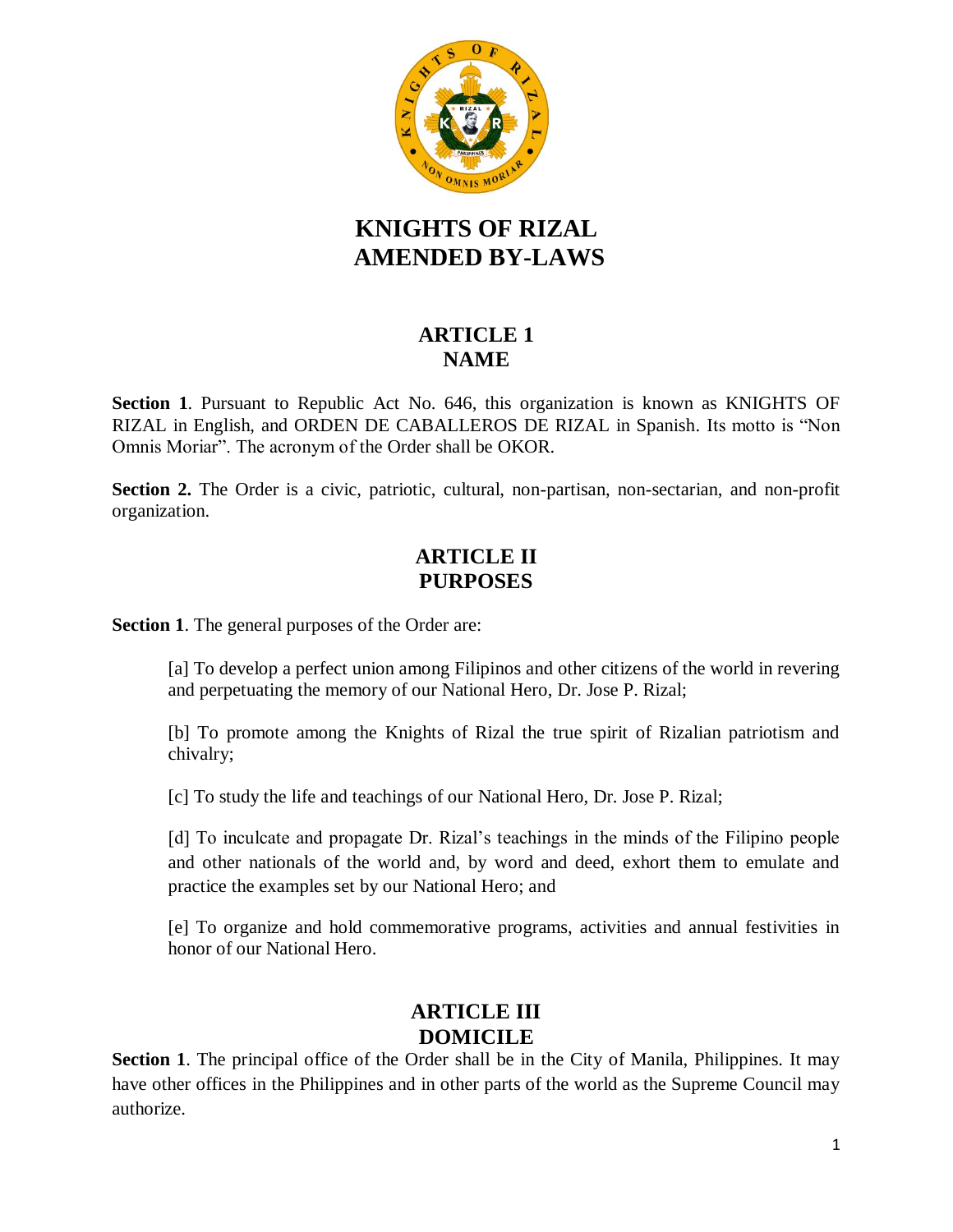#### **ARTICLE IV MEMBERSHIP**

**Section 1**. Members of the Order shall be known as Knights of Rizal and shall be classified as follows:

(a) by type – Regular Member, Lifetime Member and Honorary Member; and

(b) by degree  $-1$ <sup>st</sup> Degree,  $2<sup>nd</sup>$  Degree,  $3<sup>rd</sup>$  Degree,  $4<sup>th</sup>$  Degree and  $5<sup>th</sup>$  Degree.

[a] **Regular members** are those who join a Chapter and undergo the regular initiation process and screening by the local Chapter Prefectural Tribunal. They shall be called Knights of Rizal (KR).

[b] **Lifetime membership** of the Order may be conferred to any member or non member who has contributed or donated such amount as may be determined by the Supreme Council. Lifetime membership may also be conferred to any member who has continuously and meritoriously served the KoR for twenty-five (25) years as confirmed by the Supreme Council. A Lifetime Member shall be exempted from the payment of annual membership dues only.

[c] **Honorary members** are those who are awarded any degree of membership in recognition of their meritorious and distinguished service to the country or the Order. Honorary members not regular members of any Chapter, need not pay annual dues, cannot vote and be voted upon for any Knights of Rizal position and shall be differentiated by the addition of *'ad honorem'* shortened into a.h. after his rank or degree.

**Section 2** – Membership degree may be classified as follows:

[a] First Degree – KNIGHT OF RIZAL (KR)

The rank Knight of Rizal is granted to a regular member who has been dubbed.

Any person of legal age and of good moral character and reputation, who believes in our National Hero, Dr. Rizal, willing to learn about him and follows his teachings, is eligible for admission to the First degree. Application for membership shall be made in writing, with recommendation by at least two (2) members in good standing in the Order, screened and favorably endorsed by the concerned Chapter Council, and approved by the Supreme Council. All candidates for knighthood shall wear the prescribed uniform of the Order during their initiation.

[b] Second Degree – KNIGHT OFFICER OF RIZAL (KOR)

The rank Knight Officer of Rizal is conferred to a member who has been elevated to the second degree rank of the Order upon fulfillment of the following requirements: He must have served at least one (1) year in the Order; recommended by the concerned Chapter Prefectural Tribunal to the concerned Chapter Council, and endorsed to the Supreme Council for approval.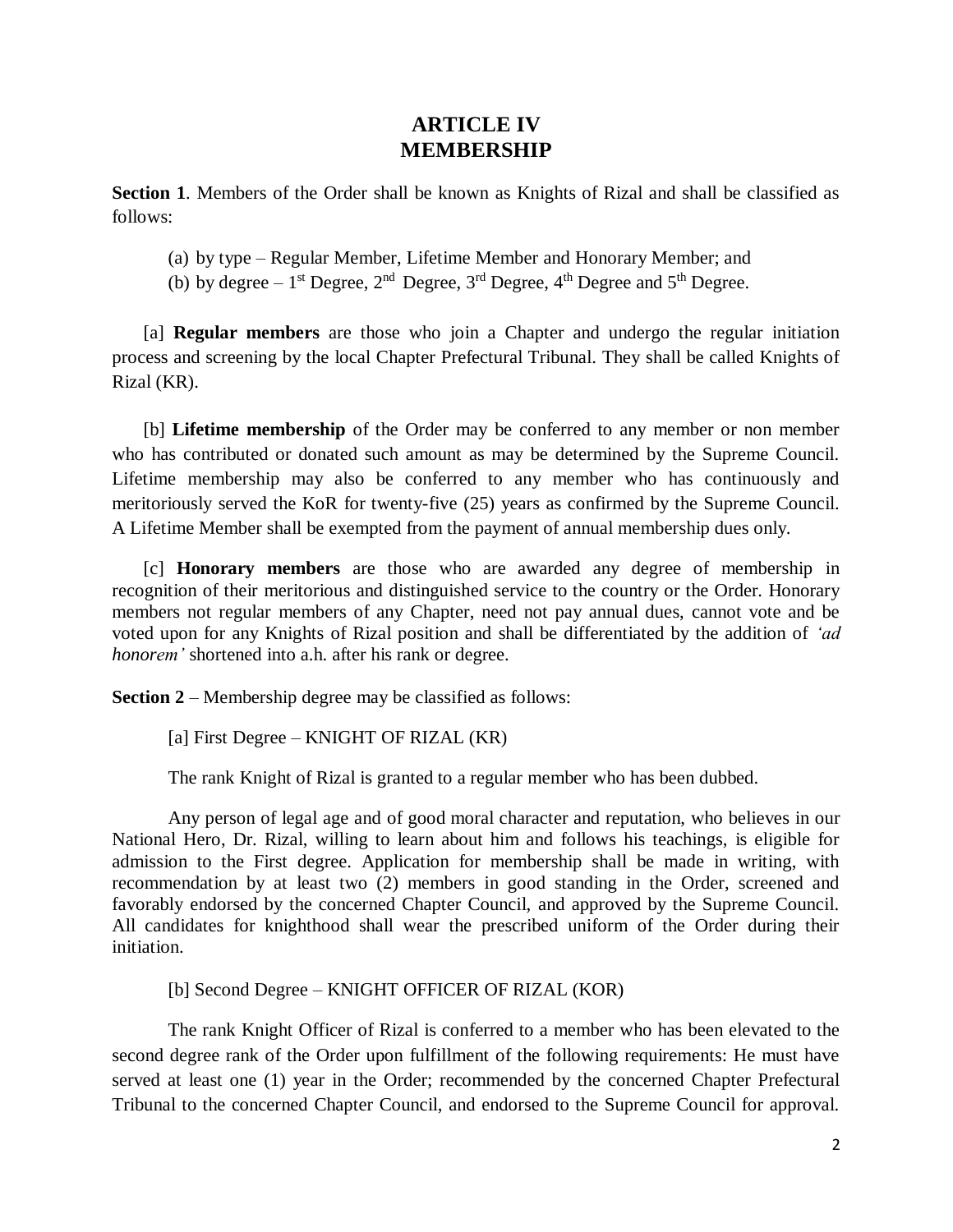Provided, that the Chapter officers of a new Chapter may be immediately granted the rank Knight Officer of Rizal.

[c] Third Degree – KNIGHT COMMANDER OF RIZAL (KCR)

The rank Knight Commander of Rizal is conferred to a member who has been exalted to the third degree rank of the Order.

Any Knight of Rizal, regardless of his degree or the time he has meritoriously served and who has fulfilled the prescribed requirements, may be exalted as "Knight Commander of Rizal" upon approval of the Supreme Council.

A member who has been elected Chapter Commander or given lifetime membership, is qualified for exaltation as Knight Commander of Rizal.

[d] Fourth Degree – KNIGHT GRAND OFFICER OF RIZAL (KGOR)

The rank Knight Grand Officer of Rizal is conferred to a member who has been exalted to the fourth degree of the Order.

Any Knight of Rizal or any person who has performed an outstanding achievement for the Order or the country, may be conferred the degree of Knight Grand Officer of Rizal by the Supreme Council.

 A member with a third degree rank who has been duly elected as Supreme Trustee is qualified for conferment to the fourth degree with the rank of Knight Grand Officer of Rizal.

[e] Fifth Degree – KNIGHT GRAND CROSS OF RIZAL (KGCR)

The rank Knight Grand Cross of Rizal is conferred to one who has been exalted to the highest degree of the Order.

Any Knight of Rizal or any person who has performed an outstanding achievement for the Order, the country or humanity, may be conferred the degree of Knight Grand Cross of Rizal by the Supreme Council.

After the Supreme Council election and organization of the Executive Officers of the Order, a trustee elected as Supreme Commander shall be conferred the Knight Grand Cross of Rizal.

# **ARTICLE V SUSPENSION, TERMINATION AND REINSTATEMENT OF MEMBERSHIP**

**Section 1**. Membership to the Order may be suspended or terminated due to any of the following causes: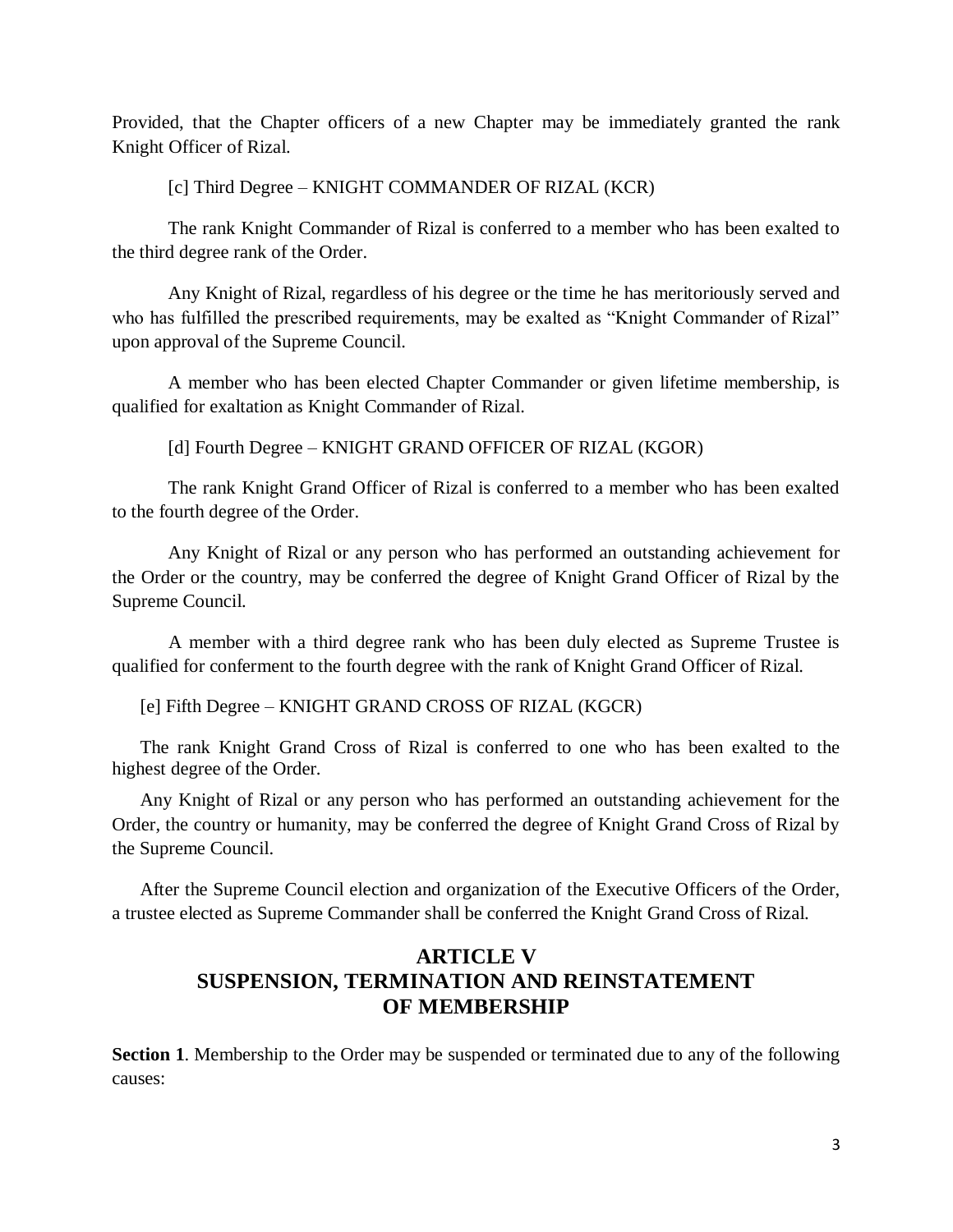[i] Death or resignation;

[ii] Failure or refusal to pay membership dues, assessments and other charges, including the surcharges owing thereon, after having been duly served at least two (2) written collection notices; or,

[iii] Commission of any offense involving moral turpitude or any misconduct or misbehavior affecting the dignity, integrity or reputation of the KoR, including but not limited to, defiance of or refusal to obey, an order or decision of the Supreme Council or the Council of Elders.

[iv] Violation of the rules and regulations of the Supreme Council for the conduct of free, fair and honest election of officials of the Order.

**Section 2.** The Supreme Council, in the case of any member of the Order, or the Chapter Council, in the case of any of its members, shall have the power to investigate and determine whether a member should be suspended following the procedure in these By-Laws.

**Section 3**. [a] Any member under suspension for non-payment, may be reinstated after payment of all his outstanding obligations to the Chapter and to the International Headquarters, upon the recommendation of two-thirds (2/3) votes of the Chapter Council and majority of the Supreme Council.

[b] Any member under suspension for any other cause, may be reinstated upon recommendation of the majority of his Chapter Council and approved by the Supreme Council.

[c] Any member who has been expelled may, for good reason, be re-admitted as new member after the lapse of at least four (4) years upon recommendation of two-thirds (2/3) votes of his Chapter and the majority of the Supreme Council.

#### **ARTICLE VI DUES AND ASSESSMENTS**

**Section 1.** [a] The Supreme Council shall determine the membership dues, registration fees, assessments and other charges that shall be paid by members or chapters of the Order, the amount of which may be adjusted by the Supreme Council as circumstances warrant. The Chapter Council may impose reasonable membership dues on its member in addition to the amount determined by the Supreme Council.

**Section 2.** The membership dues collected from members shall be remitted to the International Headquarters on or before January  $31<sup>st</sup>$  of each year.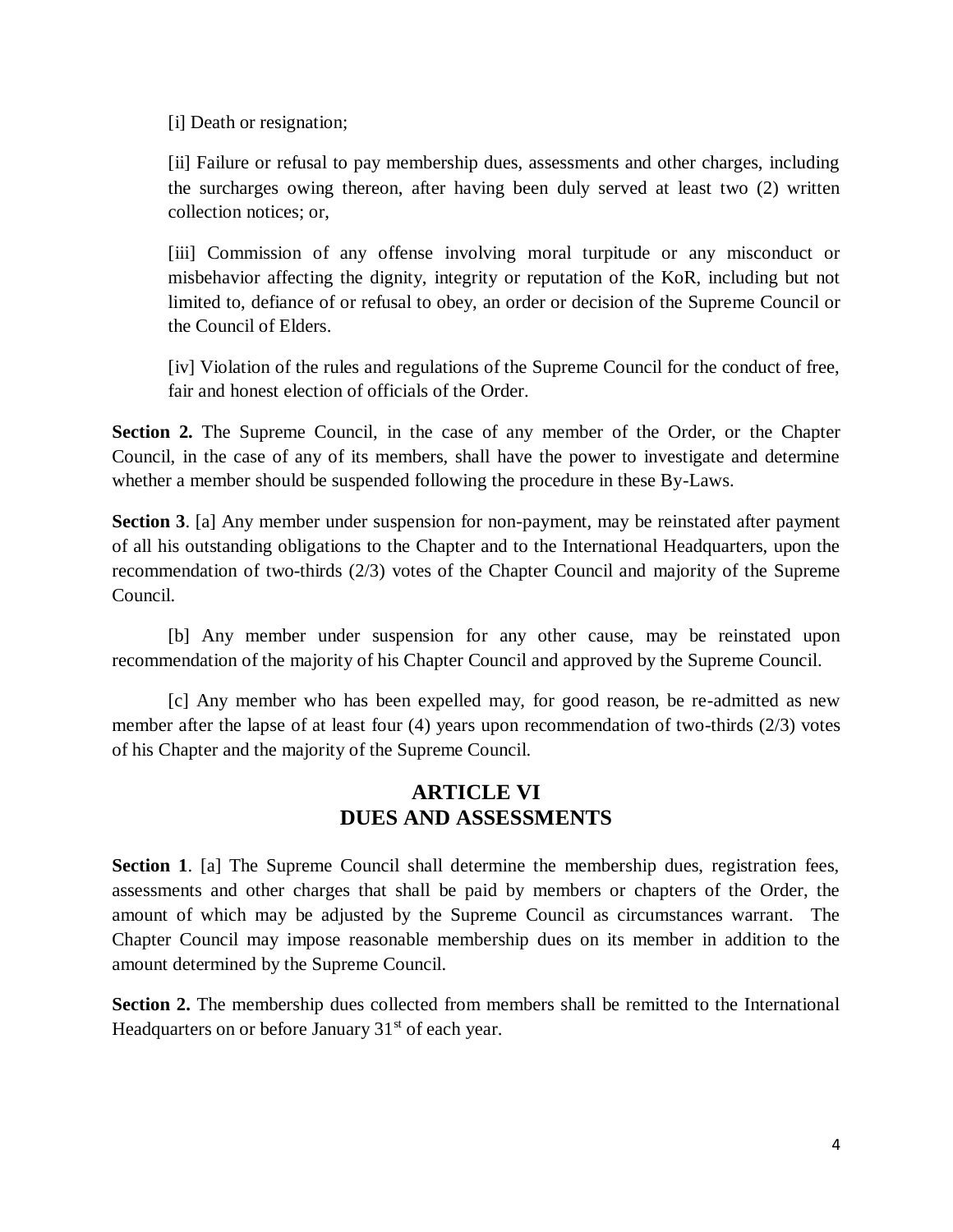#### **ARTICLE VII ADMINISTRATION**

**Section 1.** The general administration and direction of the affairs of the Order shall be vested in the Supreme Council with full power to act as is proper and necessary.

**Section 2.** The following are the Executive Officers of the Supreme Council:

Supreme Commander Deputy Supreme Commander Supreme Chancellor Supreme Pursuivant Supreme Exchequer Supreme Auditor Supreme Archivist Deputy Supreme Pursuivant, and Deputy Supreme Exchequer

**Section 3.** The Executive Officers shall hold their respective offices for a term of two (2) years following their elections to commence June 19 of the same year, and until their successors are duly elected and qualified.

A trustee who has served as Supreme Commander cannot be elected to any other position in the Order. No trustee can be elected for more than three (3) consecutive terms.

**Section 4**. In case of vacancy in the Supreme Council due to death, resignation, suspension, expulsion or other causes, the remaining Trustees of the Supreme Council still constituting a quorum, shall upon majority vote elect any Trustee who is at least of a third degree rank, to serve the unexpired term of the vacant position.

**Section 5**. After the organization of the Supreme Council, the Supreme Commander shall form the various committees and positions necessary for the proper administration of the Order.

Section 6. The trustees and members of the committees and positions organized shall not be entitled to any compensation for their services except the payment of actual, necessary and reasonable expenses with prior approval by the Supreme Council. The Executive Director shall be fully compensated for his services as determined by the Supreme Council and in accordance with law.

## **ARTICLE VIII ELECTION OF THE SUPREME TRUSTEES**

Section 1. **Election.** The election for the nine (9) Trustees of the Supreme Council shall be done during the General Assembly held every two (2) years on the fourth Sunday of May of the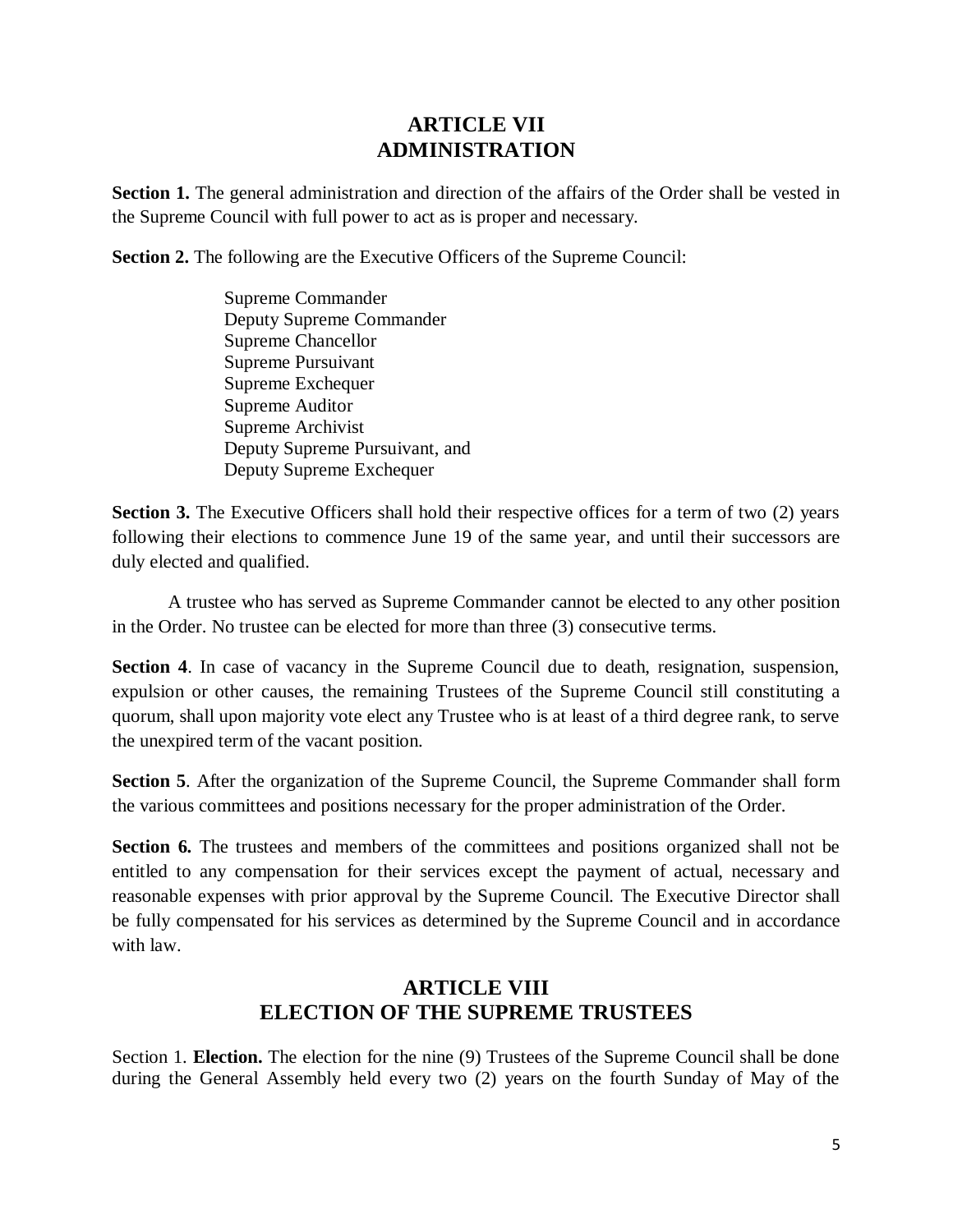designated year in the City of Manila and rotated in Luzon, Visayas and Mindanao whenever beneficial and practicable.

The election shall be governed by these By-Laws and the rules and regulations which the Supreme Council may promulgate from time to time to ensure a free, fair, honest, and orderly election.

**Section 2**. **Member/Chapter in good standing**. A Knight who has been a member for at least six (6) months prior to and including the date of the election, paid all membership dues, assessments, charges and with no other financial obligation, and who is not under suspension is a member in good standing of the Order and shall be entitled to vote on any matter requiring vote. Any member whose Chapter is not in good standing, shall not be entitled to exercise the right to vote and be voted upon.

**Section 3. Qualification**. A candidate for the Supreme Trustees shall be at least of third degree rank and in good standing.

**Section 4. Qualified Voters**. Those qualified to vote for the nine (9) Trustees shall be classified as follows:

[a] **Individual Voter** – A member of the Council of Elders, a Trustee of the Supreme Council, a Knight Grand Cross of Rizal, a Knight Grand Officer of Rizal, a Lifetime Member, a Chapter Commander, a Deputy Chapter Commander and a Chapter Chancellor shall be entitled to one (1) vote each. Provided that a member is entitled to only one (1) vote regardless of rank and number of his positions.

[b] **Chapter Voters** – A Chapter shall be entitled to one (1) vote for the first five (5) of its members. Each Chapter shall be entitled to additional one (1) vote for every additional fifteen (15) members, or major fraction thereof, in excess of the first five (5) of its members. The Chapter vote(s) shall be cast by an Electoral Delegate or Alternate electoral Delegate selected by the concerned Chapter Council from among its members.

**Section 5. Overseas Representative**. [a] At least one (1) seat in the Supreme Council shall be reserved for overseas representation to be rotated from among the overseas Chapters pursuant to the rules of the Supreme Council.

[b] In the absence of a qualified overseas candidate reserved for the overseas representation, any qualified candidate from other regions in the order of their rotation can be voted for said office.

[c] The representative of the overseas KoRs must attend at least six (6) regular meetings of the Supreme Council for each year of his term of office.

**Section 6**. **Election Tribunal**. [a] The Supreme Council shall constitute an Election Tribunal composed of five (5) members whose task is to conduct and ensure free, fair, honest and orderly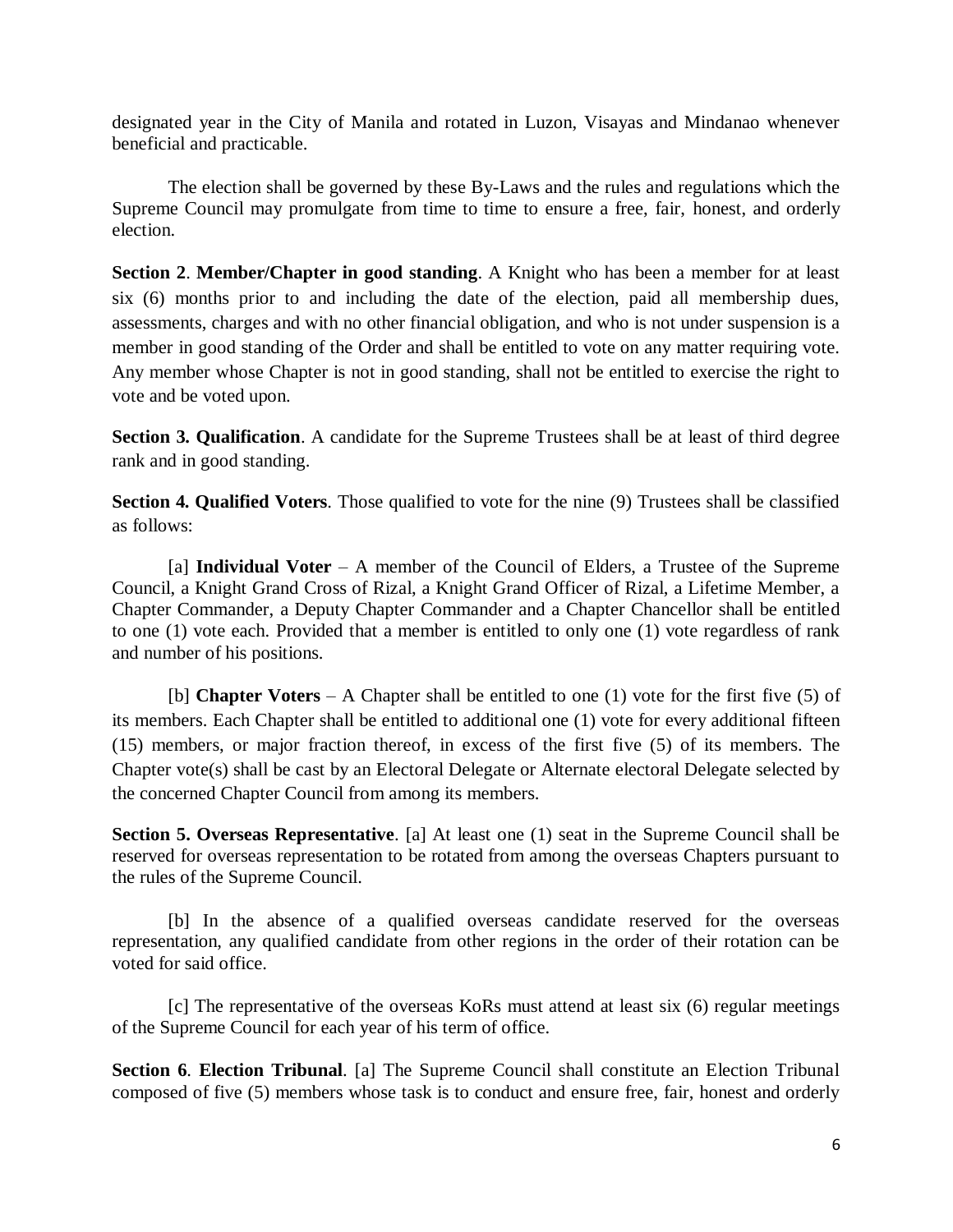election. The Tribunal shall elect from among themselves its Chairman, a Nominations Chairman, a Canvassers Chairman, a Legal Chairman and a Secretary. It may establish other committees to carry out its functions.

[b] Members of the Tribunal shall possess at least a third degree rank, of known probity and reputation, and with experience in the conduct of election. Past Supreme Commanders and incumbent Trustees of the Supreme Council cannot be appointed to the Tribunal.

[c] The term of office of the members of the Election Tribunal shall be three (3) years provided that of the five members appointed, one (1) shall serve for one (1) year, two (2) for two  $(2)$  years and the other two  $(2)$  for three  $(3)$  years. Thereafter, all appointees to the Election Tribunal shall have a full three (3) year term.

**Section 7**. **List of Qualified Voters**. The Election Tribunal shall cause the publication of a certified list of qualified voters at least sixty [60] calendar days prior to the date of the election. Only qualified voters included in the list shall be allowed to vote. Any complaint regarding the eligibility of a voter in the list or the non-inclusion of qualified voters therein shall be filed within one (1) week after the date of publication, to the Election Tribunal specifying in writing the reasons thereof. The Tribunal shall render its decision on the complaint within one (1) week after its filing. Its decision shall be final. .

**Section 8**. **Who May File**. [a] Each chapter may nominate only (1) candidate to the Supreme Council Trustees. A regular member of a chapter who wants to be a candidate shall be nominated by his Chapter Commander to the Election Tribunal at least thirty (30) days prior to the date of election in the form prescribed by the Election Tribunal. A Chapter Commander who is a candidate shall be nominated by any member of his Chapter Council.

[b] Members of the International Headquarters may nominate only one (1) candidate to the Supreme Council. The candidate shall be certified in good standing by the incumbent Supreme Commander.

All nominees for the Supreme Council must accept the nomination in writing before they may be voted upon.

[c] The period of nomination for the position of Trustees shall end on the thirtieth before the date of Election. The list of nominee shall be published by the Election Tribunal for the information of all the members of the Order. The Tribunal shall entertain a complaint against the eligibility of any candidate within five (5) calendar days after publication of the list of nominees. The complaint shall be resolved by the Nomination Committee within one (1) calendar week from its receipt. The decision of the Nomination Committee may be appealed by the aggrieved party to the Election Tribunal within three (3) calendar days after receipt of the decision. The Election Tribunal shall resolve the appeal within one (1) calendar week and its decision shall be final.

**Section 9**. No voting by proxy shall be allowed.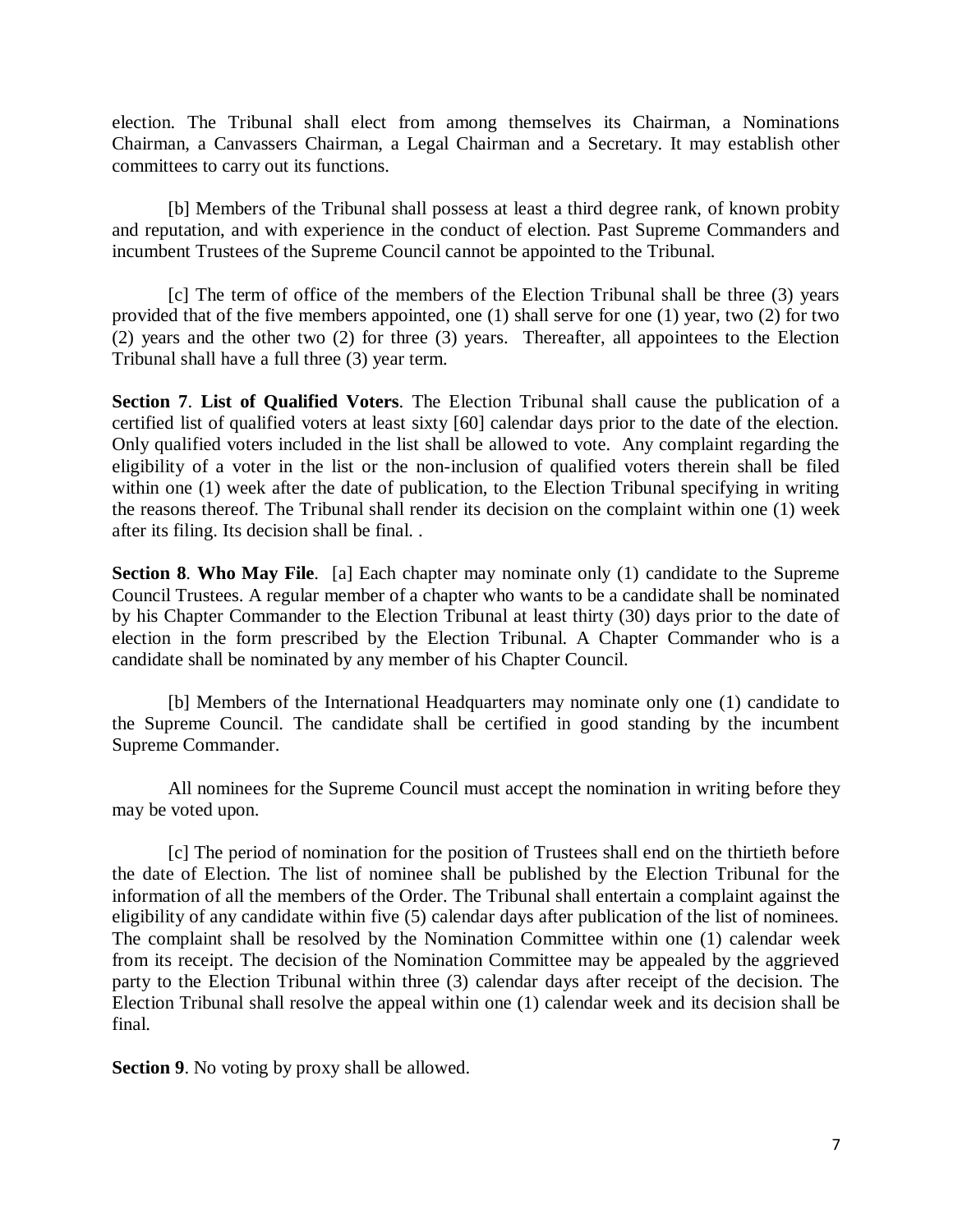**Section 10.** [a] During the election of Trustees, the voting members, electoral delegates and alternate electoral delegates shall vote in accordance with these By-Laws, rules and regulations.

[b] The Election Tribunal shall appoint a Committee of Canvassers composed of at least three [3] members from the voting members of the Order. The Committee shall canvass the ballots cast and verify if they tally with the number of qualified members who voted. The votes shall then be counted and recorded on tally sheets. The results of the voting shall be reported to the Chairman of the Election Tribunal by the Chairman of the Committee of Canvassers.

**Section 11**. The eight (8) candidates for the regular seats and the overseas representative who garnered the highest number of votes in their respective category shall be proclaimed by the Election Tribunal as the nine (9) trustees elected.

**Section 12** – Subject to appropriate rules and regulations, the Supreme Council may allow the use of postal, e-mail and other technological ways for the casting of votes in the election of Trustees.

**Section 13. Prohibited Act**. Any candidate for an elective office in the Order is prohibited from committing any of the following acts for the purpose of inducing or influencing a member or Chapter to vote for or against a candidate, directly or indirectly, in any form or manner, by himself or through another:

[i] Paying the dues or any financial obligation of any member or Chapter to the Order,

[ii] Giving food, drink, entertainment, transportation or article of value, or any similar consideration to any member or Chapter, or

[iii] Causing an expenditure to be made, offered or promised to any member or Chapter.

**Section 14. Appeal.** Any losing candidate desiring to contest an election result shall, within five (5) working days after the date of the election, file with the Election Tribunal, a written verified protest setting forth its specific ground. The Election Tribunal shall render its decision on the protest within fifteen (15) working days from the submission of the last pleading of the parties. The decision of the Election Tribunal may be appealed to the Council of Elders within seven (7) working days from the receipt of said decision by the protestant. The decision of the Council of Elders shall be rendered within seven (7) working days from the last pleading of the parties. The decision shall be final.

**Section 15**. **Proclamation.** The newly elected Trustees shall immediately meet after their proclamation and elect, from among themselves, the Officers as provided in these By-Laws. The meeting shall be presided by the outgoing Supreme Commander, or, in his absence, any past Supreme Commander present.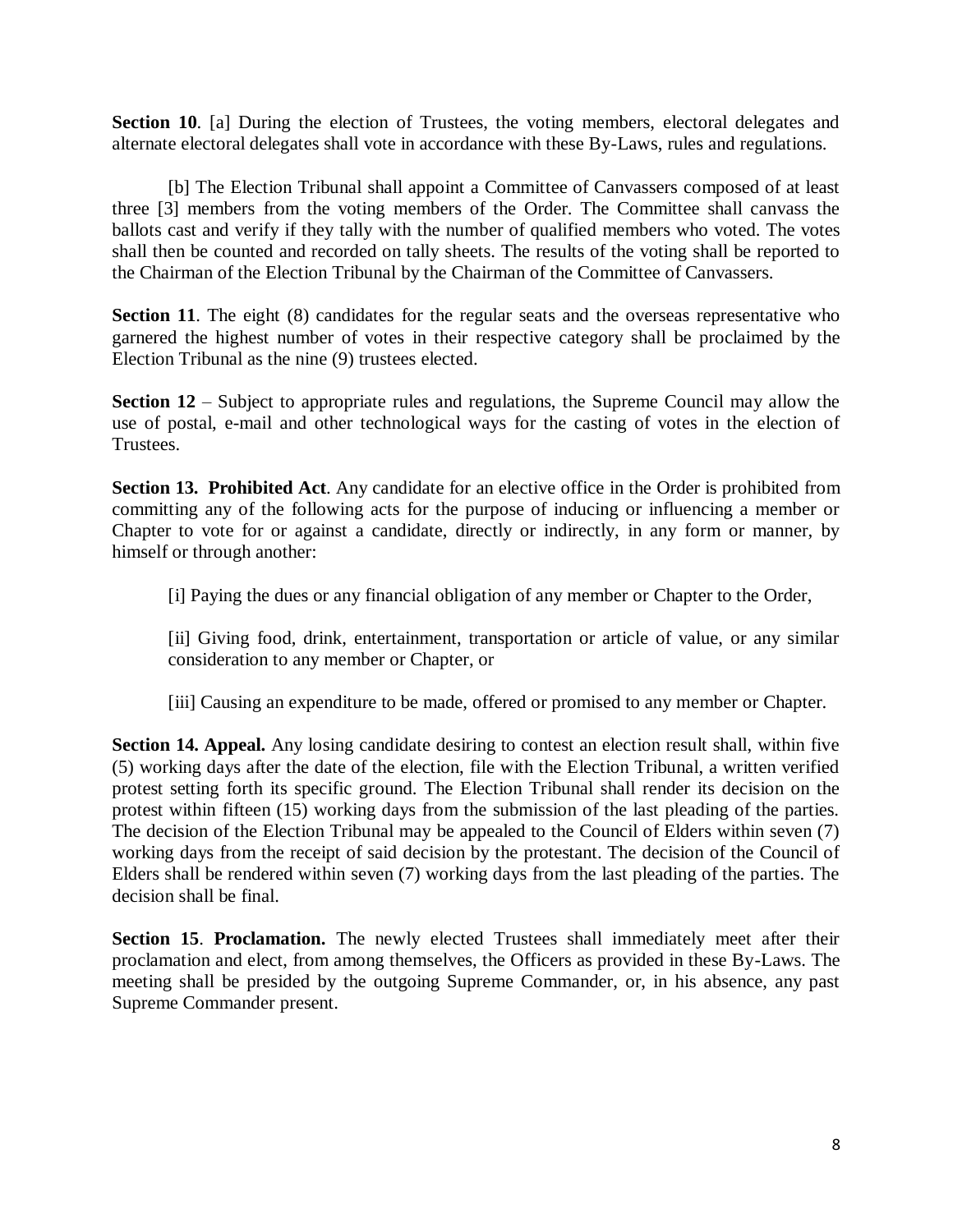#### **ARTICLE IX POWERS AND DUTIES OF THE SUPREME COUNCIL**

**Section 1.** The Supreme Commander is the Chief Executive Officer of the Order and shall have general supervision over the management of its affairs. He shall preside at all the meetings of the Supreme Council and the General Assemblies; sign all certificates, contracts and all other important documents; sign all checks and withdrawal slips drawn against bank accounts; create and organize with the approval of the Supreme Council, all committees of the Order; submit to the General Assembly a report covering the activities of the Supreme Council and of the Order during his incumbency; call Regular or Special meetings of the Supreme Council whenever necessary, and perform such other duties as are incidental to his office or as maybe required of him by the Supreme Council.

**Section 2.** The Deputy Supreme Commander shall assist the Supreme Commander in the performance of his duties.

In the absence, inability, resignation or death of the Supreme Commander, the Deputy Supreme Commander shall assume the powers and duties of the Supreme Commander.

**Section 3**. The Supreme Chancellor shall be the ceremonial officer of the Supreme Council. He shall assist the Supreme Commander in all the ceremonies of the Supreme Council, in the installation of officers or formation of Chapters and in all social and civic activities of the Supreme Council. He shall perform such other duties as may be required of him by the Supreme Commander or Supreme Council.

In the absence, inability, death or resignation of both the Supreme Commander and the Deputy Supreme Commander, the Supreme Chancellor shall succeed as the Supreme Commander with all the powers and duties of that office.

**Section 5**. The Supreme Pursuivant shall prepare, publish all circulars, memoranda and resolutions of the Order when directed by the Supreme Commander. He shall co-sign all checks or withdrawal slips drawn against the bank accounts of the Order; and perform other duties as are incident to his office or required by the Supreme Council.

Section 6. The Supreme Exchequer shall be the custodian of the funds and properties of the Order. He shall prepare the budget of the Order; keep an accurate account of all money received and disbursed by the Order; deposit in safe banks all collections and funds of the Order; co-sign with the Supreme Commander all checks or withdrawal slips drawn against such funds when disbursements thereof have been authorized by the Supreme Council; submit to the Supreme Council a monthly statement of the financial condition of the Order; and perform such other duties as are incidental to his office or required of him by the Supreme Council.

**Section 7**. The Supreme Archivist shall keep all records, documents and correspondence of the Order. He shall act as its Historian and Librarian and recommend the procurement of books, relics, or other objects pertaining to Dr. Jose Rizal, or of interest to the Order; and perform such other duties as are incidental to his office or required by the Supreme Council.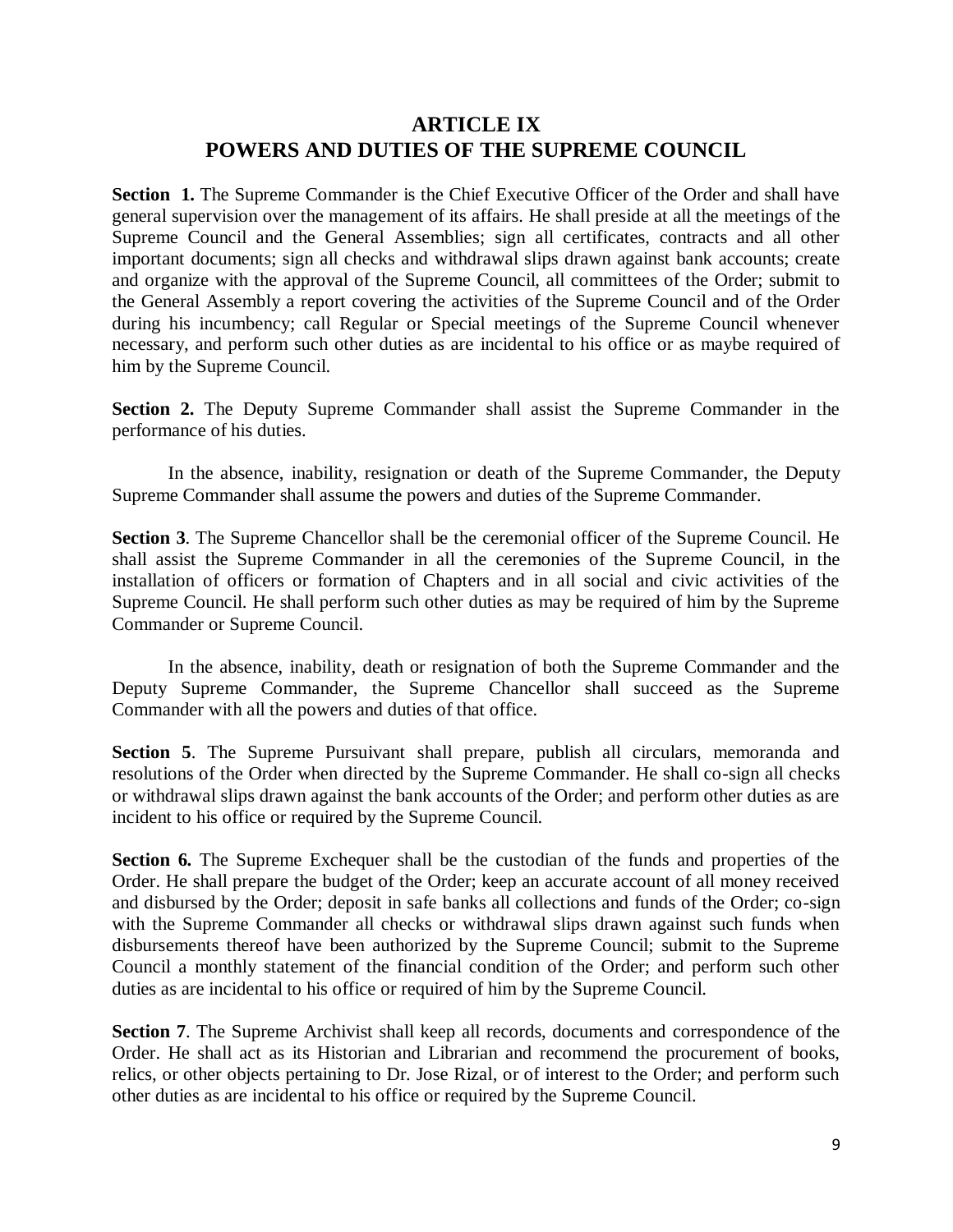**Section 8.** The Supreme Auditor shall review and audit the receipts, disbursements and expenses of the Order. He shall certify in writing that the financial statements and reports of the Supreme Exchequer are duly audited and reviewed; that the expenses and disbursements are proper and authorized by the Supreme Council.

**Section 9**. [a] The Deputy Supreme Pursuivant and the Deputy Supreme Exchequer shall assist the Supreme Pursuivant and the Supreme Exchequer, respectively, in the performance of their duties.

[b] The Supreme Commander shall be assisted by the Executive Director who shall receive reasonable compensation for his services in accordance with law.

## **ARTICLE X USE OF PROPERTY, ASSETS AND EARNINGS**

**Section 1.** No part of the Order's property or income shall inure to benefit of any member or trustee except as to pay the salaries and benefits of its employees who have rendered services to the Order as provided by law. No property, asset or earnings held in Trust by the Order can be used for a purpose other than that for which it was given.

### **ARTICLE XI COUNCIL OF ELDERS**

**Section 1.** [a] There shall be a Council of Elders composed of all past Supreme Commanders and the incumbent Supreme Commander.

[b] The Council of Elders shall elect a Chairman from among themselves.

**Section 2. [a]** The Council of Elders may be consulted by the Supreme Council on vital matters affecting the interest and integrity of the Order.

[b] In the event of a dispute causing serious dissension in the Supreme Council or the unlawful disposition of the assets of the Order, the Supreme Commander or any three of the executive officers of the Council or at least ten (10) Chapters in good standing, may petition the Council of Elders for intervention. The Council of Elders shall exert all efforts to mediate the dispute and in case of failure, decide the same by majority vote of its members in accordance with the rules it may promulgate for the purpose. Its decision shall be final and immediately executory.

# **ARTICLE XIII DISPUTE, MEDIATION AND ARBITRATION**

**Section 1.** It is the policy of the Order to encourage its members to settle their OKOR related disagreement amicably through mediation or arbitration, or both. All remedies in the Chapter,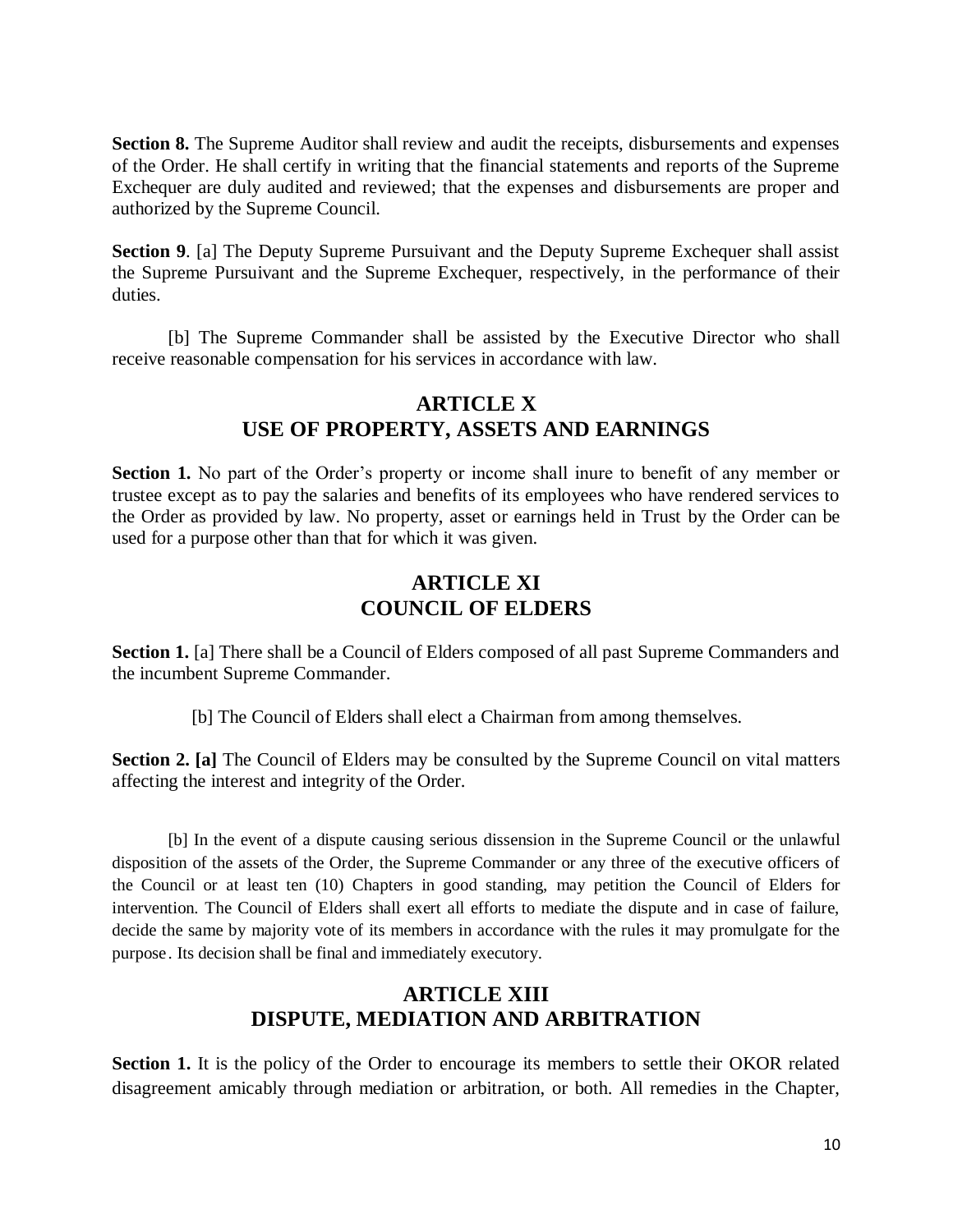Area, or Regional level shall be exhausted before any dispute can be elevated to the Supreme Council for final decision.

[a] **Mediation.** Pursuant to the rules of the Chapter, the Chapter Commander shall mediate all disputes of their members. Area Commander shall mediate disputes between Chapters within his area. The Regional Commander shall mediate disputes between chapters and their members located in different areas and disputes among his Area commanders.

[b] **Arbitration.** If the dispute, cannot be settled by mediation, the parties may bring to arbitration for resolution.

Each Region shall create a Conflicts Resolution Committee to be composed of three members of the Order in good standing and with reputation for impartiality. When a dispute is submitted to the Committee, each party shall nominate one member to represent him in the Regional Conflicts Resolution Committee. A member of Regional Conflicts Resolution Committee shall act as Chairman to arbitrate and decide the dispute. The contending parties shall sign a statement that they shall abide by the decision of the Regional Committee. Any decision of Regional Committee may be appealed, within seven (7) calendar days from receipt by the aggrieved party, to the Supreme Council's Conflicts Resolution Committee whose decision shall be final. Any party who refuses to comply with the Supreme Council's Conflict Resolution Committee's decision may be penalized in accordance in these By-Laws.

# **ARTICLE XIV CEREMONIES AND RITUALS**

**Section 1.** The ceremonies and rituals of the Order to be observed in initiation, elevation, exaltation, and conferment to higher degrees and awards shall be prescribed by the Supreme Council.

**Section 2**. The ceremonies for the admission of new members and the elevation to Knight Officer of Rizal (2nd degree) shall be performed by the Supreme Commander or Chapter Commander concerned. The ceremonies for the exaltation to Knight Commander of Rizal, (3<sup>rd</sup>) degree) shall be performed by the Supreme Commander or by any member of the Supreme Council or any Knight of Rizal with the rank not lower than the third  $(3<sup>rd</sup>)$  degree upon authority of the Supreme Commander.

The ceremonies for the conferment of the Knight Grand Officer of Rizal (4<sup>th</sup> degree), the Knight Grand Cross of Rizal (5<sup>th</sup> degree), the Rizal Pro Patria award, the Teodora Alonzo award and the Rizal Women of Malolos award shall be performed by the Supreme Commander and other officers duly deputized for the purpose.

**Section 3.** The ceremonies for the chartering of a new chapter shall be performed by the Supreme Commander or any member of the Supreme Council, or any Knight of Rizal with the rank not lower than the third  $(3<sup>rd</sup>)$  degree upon authority of the Supreme Commander.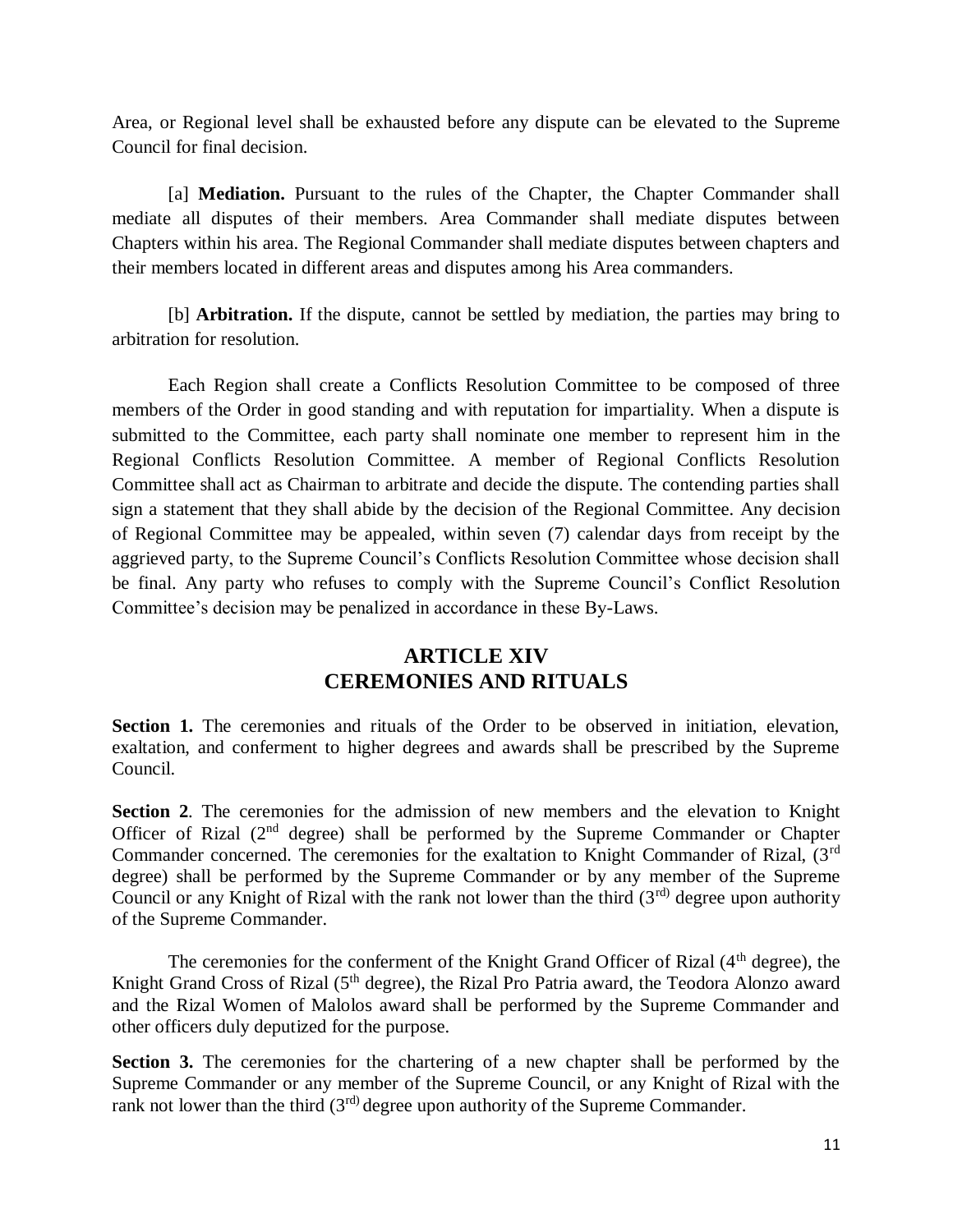#### **ARTICLE XV CHAPTER FORMATION AND ORGANIZATION**

**Section 1.** A group of five (5) or more persons, of legal age, residing in the Philippines or overseas, of good moral character and reputation, and interested in promoting the purposes and objectives of the Order, may organize themselves into a Chapter of the Order upon recommendation of the Regional Commander concerned and approval in writing by the Supreme Council. The chapter organized is encouraged to increase its membership to at least nine (9) for governance purposes.

**Section 2.** It shall be the duty of each chapter to promote and carry out the purposes and objectives of the Order in their respective locality.

**Section 3**. Upon filing of petition for the organization of a Chapter, the registration fee shall be paid to the International Headquarters. Said fee shall not be refunded in case of disapproval of the petition. No initiation, elevation and exaltation of members shall be allowed unless the required fees and other assessments have been paid in advance to the Headquarters.

**Section 4.** The Charter of any Chapter which has ceased to be in good standing for at least two years shall be automatically cancelled. Any Chapter whose charter has been cancelled may be reactivated upon such terms and conditions as may be prescribed by the Supreme Council.

**Section 5**. Each chapter shall elect its officers within one (1) month after the election of the Trustees of the Supreme Council. The officers shall formulate their programs and activities consistent with their Charter, these By-Laws and the rules and regulations of the Supreme Council. They shall hold office for a term of two (2) years until their successors shall have been duly elected and qualified.

**Section 6** – The general administration and affairs of a Chapter shall be vested in nine who shall elect from among themselves the following:

> **Commander**  Deputy Commander Chancellor Pursuivant Exchequer Auditor Archivist Deputy Pursuivant, and Deputy Exchequer

#### **ARTICLE XVI GEOGRAPHICAL TERRITORIES OF THE ORDER**

**Section 1.** The Supreme Council shall divide the Philippines and overseas territories of the Order into as many regions and areas as necessary to effectuate the purposes of the Order of the Knights of Rizal.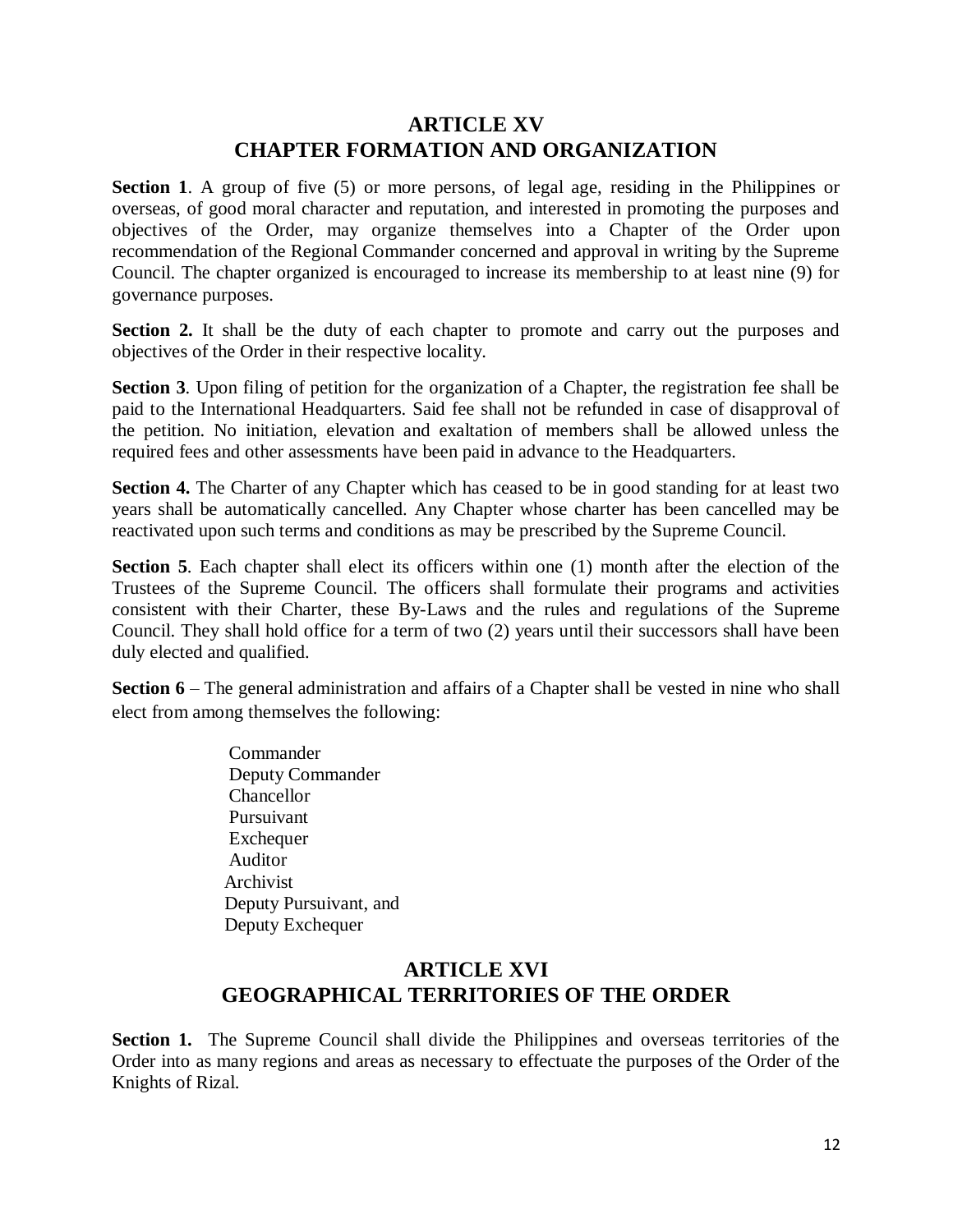**Section 2.** The Officers of the different Chapters in the regions shall submit at least three (3) nominees to the Supreme Commander for the position of Regional Commander and Area Commander. The Supreme Commander, with the concurrence of the Supreme Council, shall appoint the Regional Commanders and Area Commanders from these lists of nominees. Subject to confirmation by the Supreme Council, the Regional Commanders and Area Commanders shall choose their respective deputies to assist them in the supervision of their regions or areas. The term of office of the Regional Commanders and Area Commanders and other appointed officers shall be co-terminous with the term of office of the appointing Supreme Commander.

**Section 3**. [a] The Regional Commander of each region shall be at least a Past Chapter Commander in good standing and a resident in the region to which he is appointed.

[b] The Regional Commanders shall be ex-officio members of the Supreme Council without the right to vote and their attendance in the meetings shall not be granted in determining the quorum.

- **[c]** A Regional Commander shall have the following powers and duties within his region:
	- a. To implement the program and activities of the Supreme Council;
	- b. To ensure the propagation of Rizalian ideals and teachings;
	- c. To strengthen the growth of each Chapter by helping craft short, medium and long-term programs;
	- d. To reactivate inactive chapters, organize new chapters and counterpart organizations and campaign for lifetime membership;
	- e. To visit his areas and Chapters;
	- f. To regularly report to the Supreme Council on the activities in his territory;
	- g. Upon prior authority of the Supreme Council, to oversee ceremony for the admission of new members, elevation and exaltation of members;
	- h. To perform other duties that may authorized by the Supreme Council.

**Section 4. [a]** An Area Commander shall be at least a Past Chapter Commander in good standing and a resident in the area to which he is appointed.

- **[b]** An Area Commander shall have the following powers and duties within his area:
	- a. To visit the Chapters;
	- b. To propagate the Rizalian ideas and teachings;
	- c. To organize new Chapters;
	- d. To report to the Regional Commander the state of each Chapter in his Area;
	- e. To require the Chapters in his Area to submit their programs and annual accomplishment reports

#### **Section 5. A** Chapter Commander shall have the following powers and duties within his Chapter:

- a. To assemble its members;
- b. To preside in its meetings;
- c. To examine and note the minutes of each meeting;
- d. To approve the report of the Chapter Exchequer; and
- e. To submit to the Area Commander a report containing the activities of the Chapter including: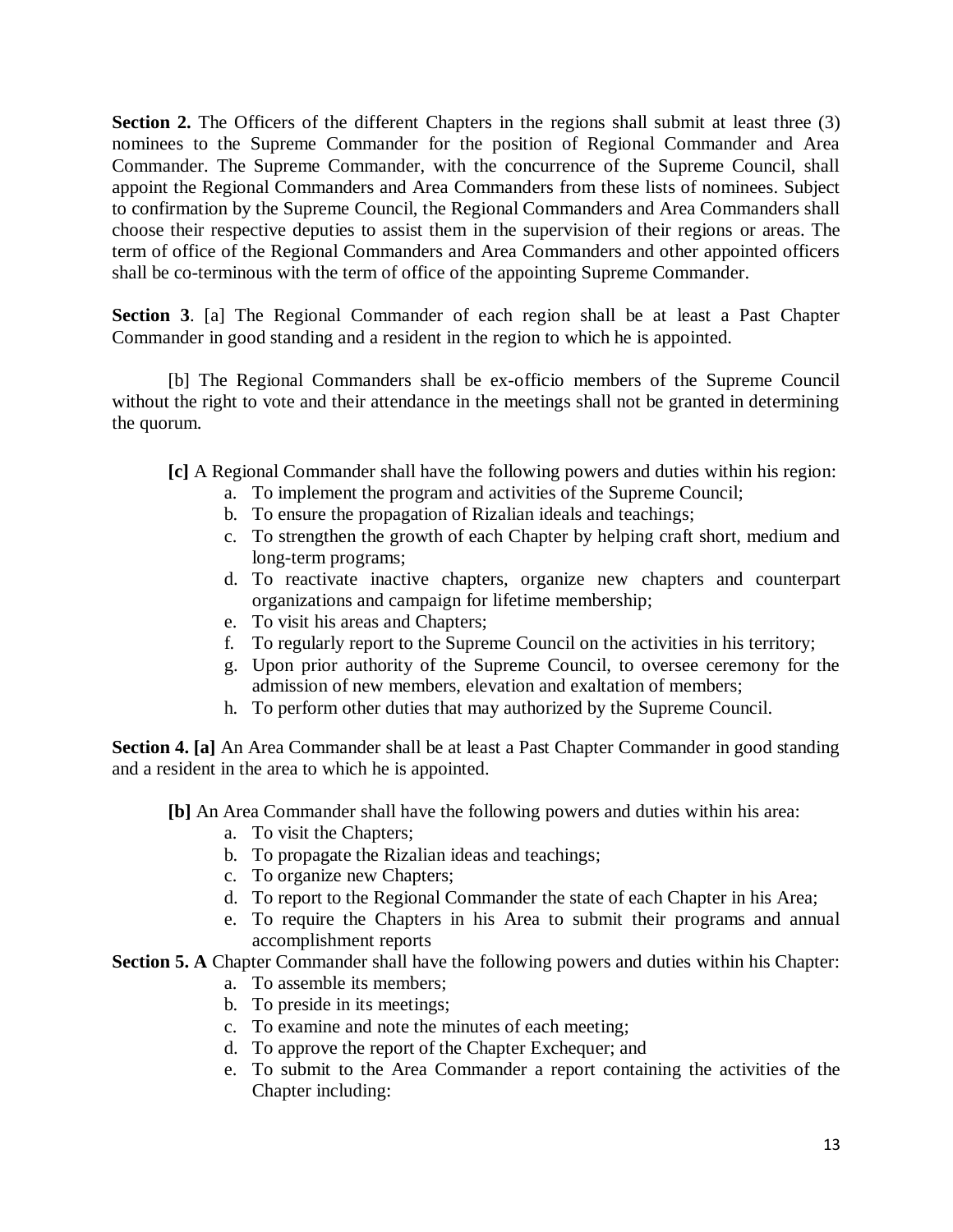- 1. Membership
- 2. Programs
- 3. Rizalian Education; and
- 4. Proposed projects.
- f. To recommend candidates for promotion, awards and recognition to the Supreme Council. The Council shall get the comments of the Area and Regional Commanders before acting on the recommendation.

**Section 6.** The Deputy Regional Commander of each region and the Deputy Area Commander of each area shall be at least a Past Chapter Commander, in good standing and a resident in the region to which he is appointed. They shall assist the Regional Commander and Area Commander, respectively, in all of their duties and functions.

**Section 7**. The territorial divisions of the Order shall be as follows:

#### **PHILIPPINES TERRITORIES**

- 1. National Capital Region
- 2. Northern Luzon Region
- 3. Central Luzon Region
- 4. Southern Luzon Region IV-A
- 5. Southern Luzon Region IV-B
- 6. Bicol Region
- 7. Visayas Region (Central, Eastern and Western)
- 8. Mindanao Region (Central, Eastern and Western)

#### **OVERSEAS TERRITORIES**

- 1. United States of America (Eastern, Western and Central)
- 2. Canada (Eastern, Western, and Central)
- 3. Europe (Eastern, Western and Central)
- 4. Middle East and African Regions
- 5. Australia, New Zealand and Oceana Regions
- 6. Asian Regions

**Section 8.** The Supreme Council may delineate, create, combine or dissolve Regions and Areas as may be necessary.

## **ARTICLE XVII COUNTERPART AND PARTNER ORGANIZATIONS**

Section 1. The Supreme Council shall review its relationship with existing counterpart organizations. It may recognize and accredit partner organizations which are dedicated in promoting the purposes of the Order. Said organizations shall collaborate and coordinate their activities in pursuance of their common objectives and may be requested to submit their programs and activities to the Council. For good reasons, the Council may withdraw its recognition of partner and counterpart organizations.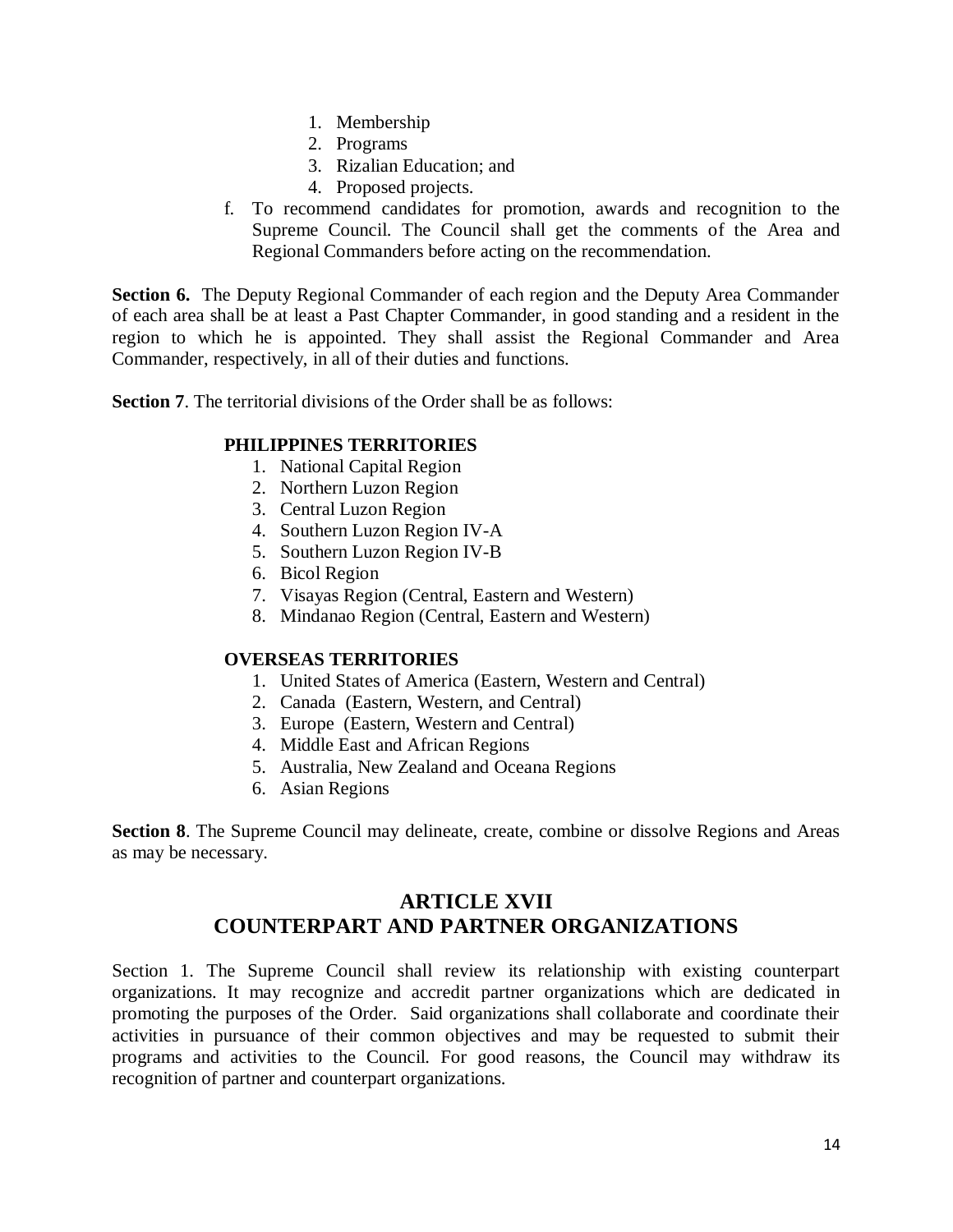# **ARTICLE XVIII ASSEMBLIES, MEETINGS AND QUORUMS**

**Section 1**. The Order shall hold biennial assemblies and whenever necessary, annual and special assemblies.

**Section 2.** The Supreme Council may call for special assemblies for the following purposes:

- [a] Initiation of new members (Knight of Rizal);
- [b] Elevation to the 2<sup>nd</sup> degree (Knight Officer of Rizal);
- [c] Exaltation to the  $3<sup>rd</sup>$  degree (Knight Commander of Rizal);
- [d] Conferment of the  $4<sup>th</sup>$  degree (Knight Grand Officer of Rizal);
- [e] Conferment of the  $5<sup>th</sup>$  degree (Knight Grand Cross of Rizal);
- [f] Conferment of awards and recognitions; and
- [g] Other purposes

**Section 3**. The Supreme Council shall hold regular meeting once a month. The Supreme Commander may call special meetings of the Supreme Council upon written request of at least three (3) of its members on such date, time and place as the Supreme Commander may designate. Any member or individual may be invited by the Supreme Commander to attend any meeting of the Supreme Council to give his opinion on matters of interest to the Order.

**Section 4.** A majority of the members present at any general or special general assembly shall constitute a quorum to transact business.

**Section 5.** In the meetings of the Supreme Council, the attendance of five (5) members shall constitute a quorum.

**Section 6.** Notice of annual or special assembly shall state its date, time, place and purpose and shall be given to all concerned through postal mails, emails or any other effective means of communications at least fifteen (15) calendar days prior to the meeting.

#### **ARTICLE XVII ORDER OF BUSINESS**

**Section 1.** The Order of business in all meetings shall be:

- a. Calling of meeting to order;
- b. Determination of a quorum;
- c. Reading and approval of minutes;
- d. Business arising out of the previous meetings;
- e. Actions on the unfinished business;
- f. New business; and
- g. Adjournment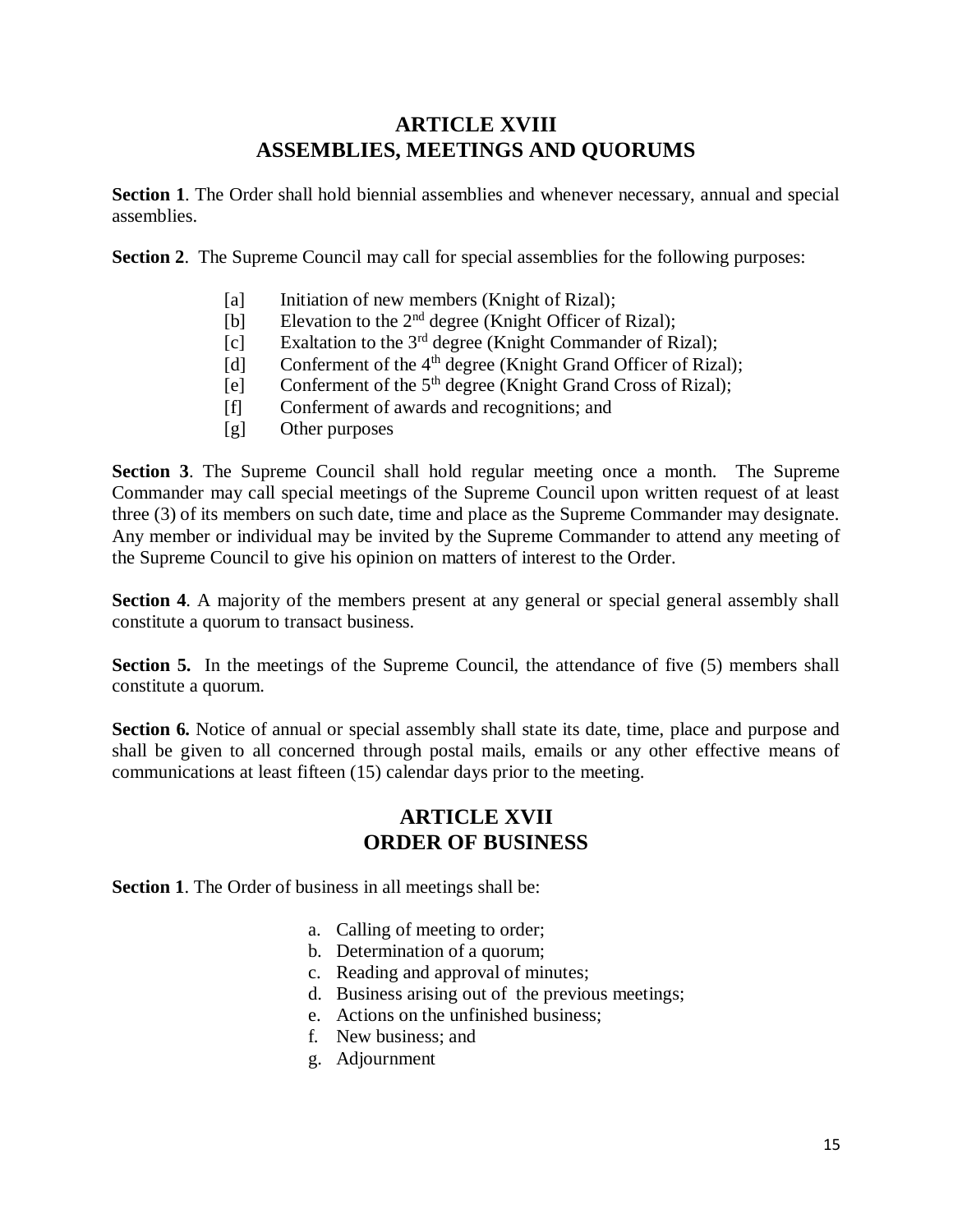#### **ARTICLE XVIII UNIFORMS, INSIGNIAS, AWARDS AND DECORATIONS**

**Section 1**. The uniforms, insignias, awards and decorations for all degrees of the Order shall be prescribed by the Supreme Council.

**Section 2.** The uniforms, insignias or medals prescribed by the Supreme Council shall be worn by the members of the Order in all official assemblies, rituals, ceremonies and other programs and events of the Order. Only the insignia for the highest degree shall be worn in all official functions. Wearing of uniform and insignia of the Order by a non-member is punishable under Republic Act No. 646.

**Section 3**. All Supreme Commanders shall be conferred the highest decoration of the Order, the Rizal Pro Patria Medal upon the end of their term of office.

**Section 4**. The Council of Elders may confer on any of its members the Supreme Commander Emeritus title upon the two third (2/3) votes of its members.

**Section 3**. [a] There shall be a Higher Prefectural Tribunal composed of the past Supreme Commanders and chaired by the Chairman of the Council of Elders.

[b] There shall be a Lower Prefectural Tribunal composed of members of the Supreme Council and chaired by the incumbent Supreme Commander.

[c] The Higher Prefectural Tribunal shall act on the recommendations of the Supreme Council on the conferment of Knight Grand Officer of Rizal (KGOR), Knight Grand Cross of Rizal (KGCR), the Rizal Pro Patria Medal, the Teodora Alonzo Medal and the Rizal Women of Malolos Medal.

[d] The Lower Prefectural Tribunal shall recommend to the Supreme Council those qualified for admission to the Knight of Rizal rank up to the Knight Commander of Rizal rank. It shall also recommend to the Supreme Council those qualified for the Medal of Recognition, Distinguished Service Medal, Distinguished Service Star and Distinguished Cross.

[e] The expenses incidental to the promotion and giving of awards as determined by the Supreme Council, shall be paid by the Chapter making the nomination.

## **ARTICLE XIX SEAL and LOGO**

**Section 1.** The Order shall have a logo and seal which shall bear upon its face, in a circular design, the words "KNIGHTS OF RIZAL" dominating the circle and the words "NON OMNIS MORIAR" on the bottom of the circle. An equilateral triangle bearing the front profile of Dr.